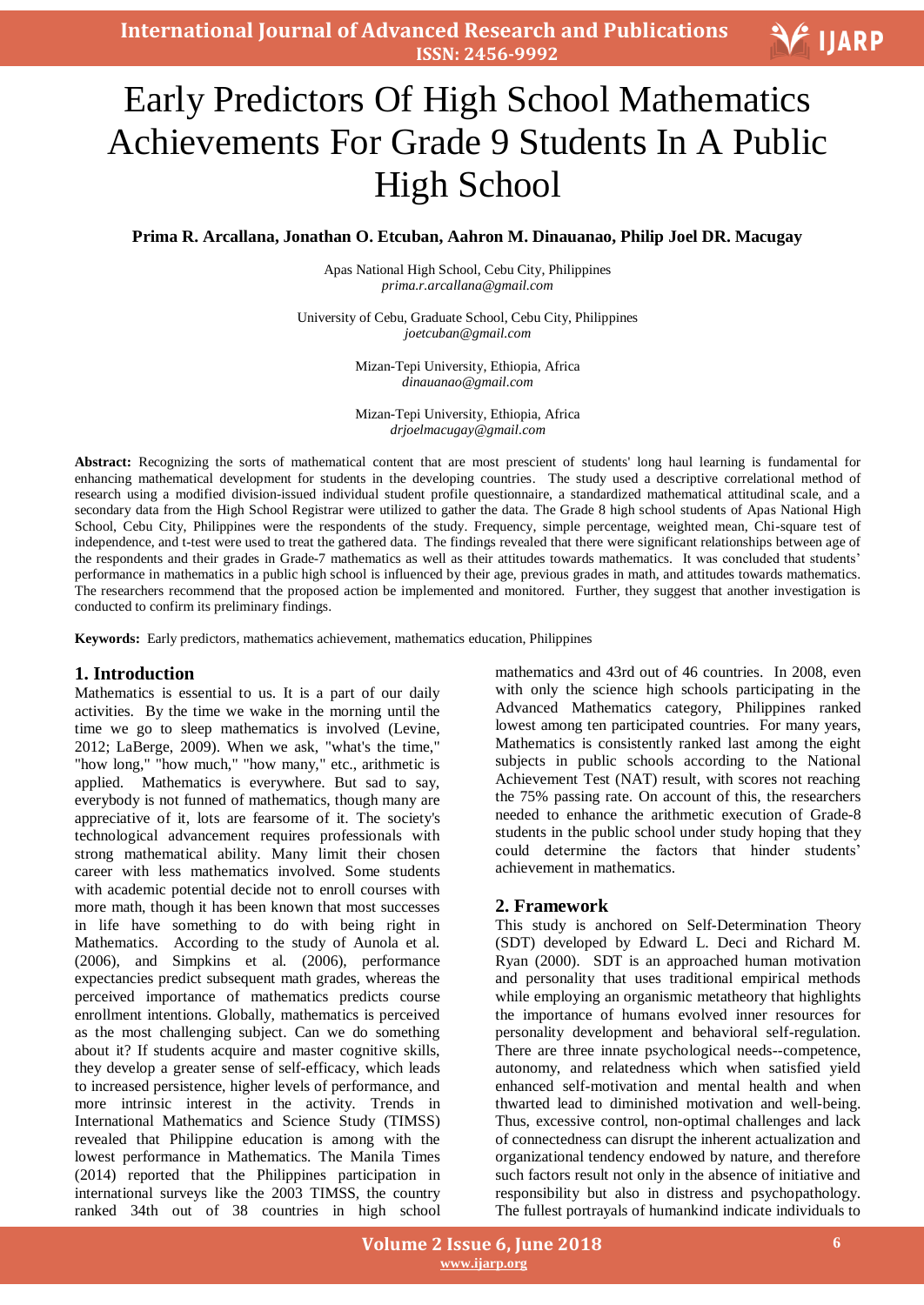

be interested, essential and self-persuaded. Taking care of business, they are agentic and roused, endeavoring to learn; broaden themselves; ace new abilities, and apply their gifts capably (Wong, 2007). It is additionally evident that the human soul can be decreased or smashed and that people once in a while dismiss development and duty (Aguilera et al., 2011). Inborn inspiration, the natural inclination to search out curiosity and difficulties, to broaden and practice one's abilities, to investigate, and to learn. The upkeep and upgrade of this natural affinity require stable conditions, as it can be reasonably promptly upset by different nonsupportive conditions (Sun et al., 2010; Kashdan & Finchman, 2004; Baard, 2002). Socialcontextual events such as feedback, communications, and rewards that conduct towards the feeling of competence during action can enhance intrinsic motivation for that action. That feeling of expertise will not strengthen basic motivation unless accompanied by a sense of autonomy. Choice, acknowledgment of beliefs, and opportunities for self-direction were found to enhance intrinsic motivation because they allow people a greater feeling of independence. Field studies have shown that teachers, who are autonomy supportive, in contrast to controlling, catalyze in their student's higher intrinsic motivation, curiosity, and desire for challenge. Students taught with a more controlling approach not only lose initiative but also learn less efficiently. Autonomy-supportive parents have children who are more intrinsically motivated. Intrinsic motivation is more likely to flourish in contexts characterized by a sense of security and relatedness. Ryan and Deci (2000), observed lower intrinsic motivation in students who experienced their teachers as cold and uncaring. Extrinsic motivation refers to the performance of the activity to attain some separable outcome and, thus contrast with intrinsic motivation, which refers to doing business for the inherent satisfaction of the event itself. Extrinsic rewards can undermine intrinsic motivation. Prizes were dependably found to improve the probability that the conduct would be transmitted once more, an impact that held on as long as the reward possibility was agent, when rewards were ended, the probability that the conduct would be produced in the end came back to the remunerated benchmark (intrinsically motivated behaviors, the prototype of self-determined actions, stem from self. SDT recognizes that extrinsically motivated actions can become self-determined as individuals identify with and fully assimilate their regulation. It is through internalization and integration that individuals can be extrinsically motivated and still be committed and authentic. Internalization refers to people's "taking in" value or regulation, and integration refers to the further transformation of that regulation into their own so that, subsequently it will emanate from their sense of self. Expectancy-Value Theory of Achievement Motivation and Behavior supports SDT. Person's hopes for progress and the esteem they have for succeeding are essential determinants of their inspiration to perform diverse accomplishments errands and their decisions of which undertakings to seek after. Their expectancies most directly predict Children's achievement performance, persistence, and choice of achievement tasks for success on those tasks and the subjective value they attach to progress on those tasks. Children's expectancies and costs themselves are most directly determined by other

including achievement-related beliefs, including children's achievement goals and self-schemata, and their taskspecific beliefs. Children's interpretations of their past performance and their perceptions of socializers' attitudes and expectations influence their goals and task-specific beliefs. Expectancies for success are defined as children's beliefs about how well they will do on an upcoming task. Beliefs about ability refer to children's evaluations of their competence in different areas. Competence beliefs were posted to predict both expectancies for success and achievement values. Children's competence and expectancy beliefs relate positively to their subjective values. Achievement Motivation Theory, which is formulated by John Atkinson, as cited by Maehr and Sjogren (1971), has provided a productive approach to a variety of behavioral phenomena. A person not only sees himself as responsible for a somewhat uncertain outcome but also knows that the issue for which he is responsible will be evaluated against a standard of excellence. Achievement situations require skill and competence. In such achievement situations, two different predisposition will be energized; a motive to approach success and an incentive to avoid failure, the relative strength of these two motives will vary from person to person. A personality or individual difference factor is considered along with situational factors. The achievement-oriented person will be more motivated toward moderately tricky tasks than failure threatened person. In educational terms, the achievement-oriented person will be more inclined toward the challenge. Inspiration expands the measure of exertion and vitality that students consume in exercises identified explicitly with their requirements and objectives. Persuaded students will probably proceed with an assignment until they've finished it, regardless of whether they are sometimes hindered or disappointed simultaneously. In the study of Gutman and Midgley (2000), they stated that early adolescence not only encompasses the biological and physiological changes associated with puberty but also for many children, includes the social and learning environment changes that characterized the transition from elementary to high schools. They found out that students experienced a significant decline in grade point average across the transition from elementary to middle school. Another contributing element is the understudies' financial status, those living in neediness will probably encounter scholastic challenges, finish fewer years of tutoring, and drop out of school than kids from comparative families living in more princely neighborhoods. They also found out that students who were more academically efficacious had higher grade point average across middle school transition than did their peers. This supports the study of Darling-Hammond (2000), it is the students' interpretations of their achievement outcomes and not the outcomes themselves that have the strongest effects on students' affective reactions to performance. Students who assigned more importance to achievement in mathematics reported less math anxiety (Carmichael & Taylor, 2005; Wolters, 2004; Baker et al., 2002). In the study of Cantin and Boivin (2004), children's self-esteem did not change during elementary school but decreased following the junior high transition. Younger children appear to be overly optimistic in their competence beliefs and older children more realistic because they have more experience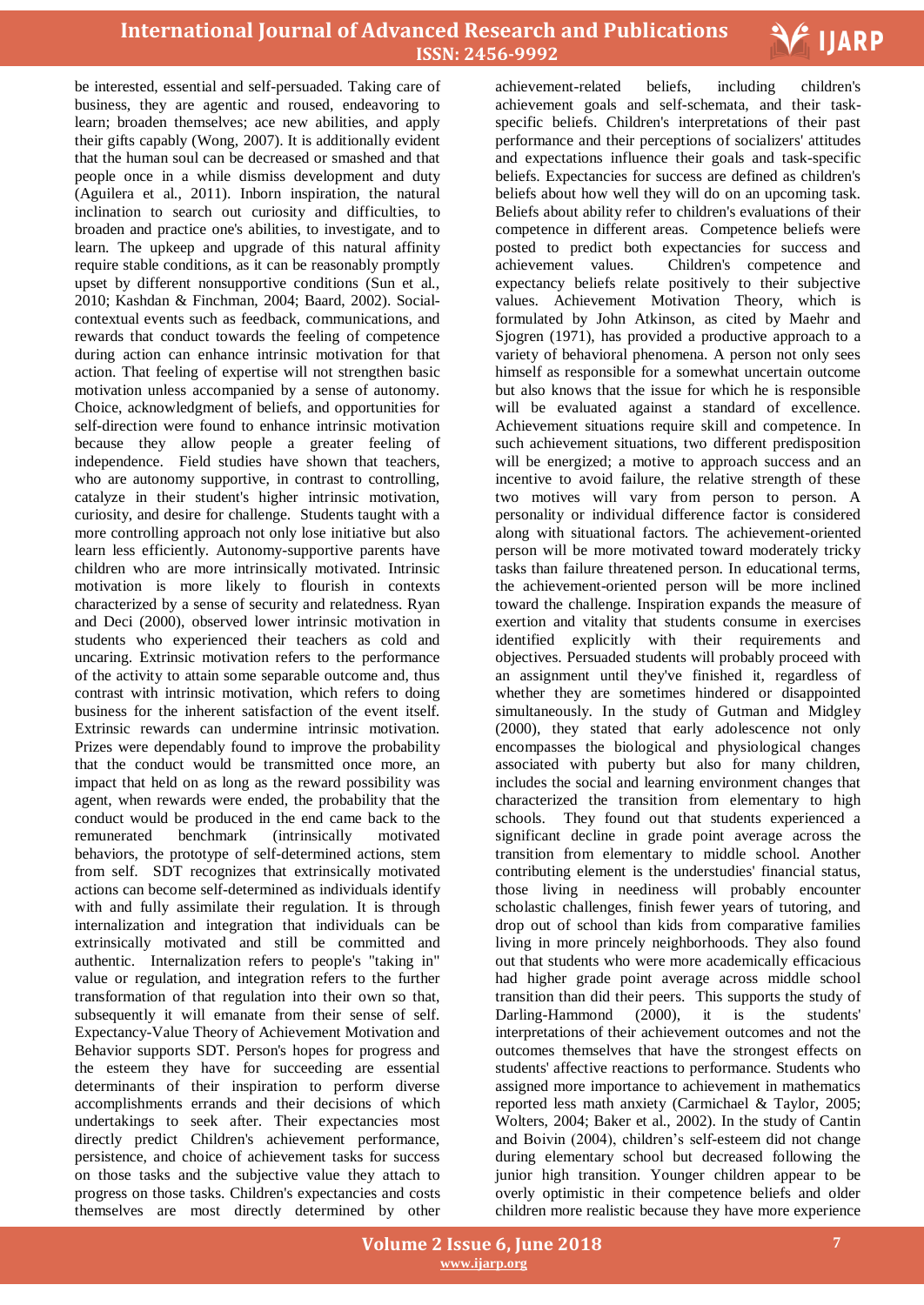

with evaluative feedback from different achievement tasks, because they can integrate information better over time, and because they are better able to use social comparison information to obtain a more accurate sense of their relative standing (Wigfield et al., 2009; Wigfield & Eccles, 2002). Adolescent's valuing of math is the most reliable predictor of their intentions to take more math and real decisions about whether or not to continue enrolling in math class (Chiu & Wang, 2008; Battle & Wigfield, 2003). According to the study of Carr et al. (2008), girls have lower self-confidence, and it reflects a better awareness of their mathematical skills, and this tended to predict mathematics competency positively. Boys have higher confidence, but this tended to predict mathematics competency negatively. Their study suggests that girls may be better at evaluating their mathematical skills and accurately reporting that knowledge. Boys, in contrast, may be overconfident. Math anxiety relates negatively to students' performance on standardized tests of mathematics achievement, grades in mathematics, plans to enroll in advanced high school mathematics courses, and selection of math-related college majors (Wang, 2012). They found that students' current performance expectancies in math and the perceived performance of mathematics have the strongest direct effects on their anxiety. Performance expectancies predict subsequent math grades, whereas the perceived importance of mathematics predicts course enrollment intentions (Hulleman & Harackiewicz, 2009; Pajares, 2005). Expectancy and importance ratings are stronger determinants of subsequent performance and intentions than is math anxiety (Abu-Hilal, 2000). Identifying the types of mathematics content knowledge that are most predictive of students' long-term learning is essential for improving both theories of mathematical development and mathematics education (Siegler et al., 2012). The study of Durik et al. (2006) examines how competence beliefs and task values predict high school achievement choices related to mathematical literacy. Students' task beliefs (self-concept of ability, intrinsic value, and importance) about mathematics were tracked over time. Youths who faced the proximal risk of low achievement during the transition to high school were vulnerable to continued low success or failure; yet, a small number improved reading proficiency from failing the basic level to passing the intermediate or advanced levels. The way between locus of control and strength was incompletely interceded by secondary school educational programs; the way between eighth-grade instructive desires and versatility was wholly intervened by the educational modules. Beal et al. (2008) investigated the relationship between high school students' mathematics motivation and achievement to their appropriate help-seeking and inappropriate guessing behavior. Results indicated that students with low math self-concept were most likely to engage in inappropriate guessing behavior. Students with low math achievement were most likely to engage. Prior studies report a variety of demographic, school, individual, and family characteristics that are related to high school drop out. Jimerson et al. (2000) demonstrate the association of the early home environment, the quality of early caregiving, socioeconomic status, IQ, behavior problems, academic achievement, peer relations, and parent involvement with dropping out of high school at age 19. These outcomes are

 predictable with the perspective of dropping out as a dynamic formative process that starts previously kids enters grade school. Psychosocial variables before school entry predicted dropping out with power equal to later IQ and school achievement test scores. The study of Simon (2001) revealed that regardless of students' background and prior achievement, various parenting, volunteering, and home learning activities positively influenced student grades, course credits completed, attendance, behavior, and school preparedness. When educators guided parents and solicited their participation, parents responded with increased involvement to support student success. The study of path analysis by Greene et al. (2004) was used to test predictions of a model explaining the impact of students' perceptions of classroom structures on their selfefficacy, perceptions of the instrumentality of class work, and their achievement goals in a particular classroom setting. Additionally, the impact of self-efficacy, instrumentality, and goals on students' cognitive engagement and achievement was tested. Information unequivocally bolstered the model showing that understudy view of classroom structures are imperative for their inspiration. Likewise bolstered was the significance of seeing the present class fill in as being instrumental for future achievement. McCaffrey et al. (2001) investigated the degree to which teachers' use of instructional practices aligned with these reforms is related to improved student achievement, after controlling for student background characteristics and prior achievement. The use of standards-based practices was positively related to achievement on both tests for students in math courses, through utilization of change hones was inconsequential to accomplishment in the more conventional polynomial math and geometry courses. These outcomes recommend that progressions to instructional practices may be combined with changes in educational programs to acknowledge consequences for understudy accomplishment. The study of Gutman (2006) examined the effects of student and parent goal orientations and perceived classroom goal structures on grades and self-efficacy in mathematics during the high school transition. Results indicate that mastery goals may be more influential in determining achievement and motivation in mathematics than performance goals during the high school transition. The study of Werblow and Duesbery (2009) explores how school size influences two important student outcomes commonly used in school effects growth in mathematics achievement and dropout rate. Results bolster the advantages of littler schools: understudies in littler schools were less inclined to drop out than large secondary schools. In the study of Bernardo and colleagues (2002), they have found that within the Philippine Educational System there seems to be an emphasis on educational goals related to the attainment and mastery of prescribed and pre-defined knowledge, skills, and approaches to cognitive tasks. This emphasis is evident in the curricular prescriptions of such official documents as the Philippine Elementary Learning Competencies and the Philippine Secondary School Learning Competencies. The education system stresses the executive thinking style, as the theory of mental selfgovernment defined, people who have executive thinking style are more concerned with the proper implementation of tasks within a set of guidelines. In the study of Adao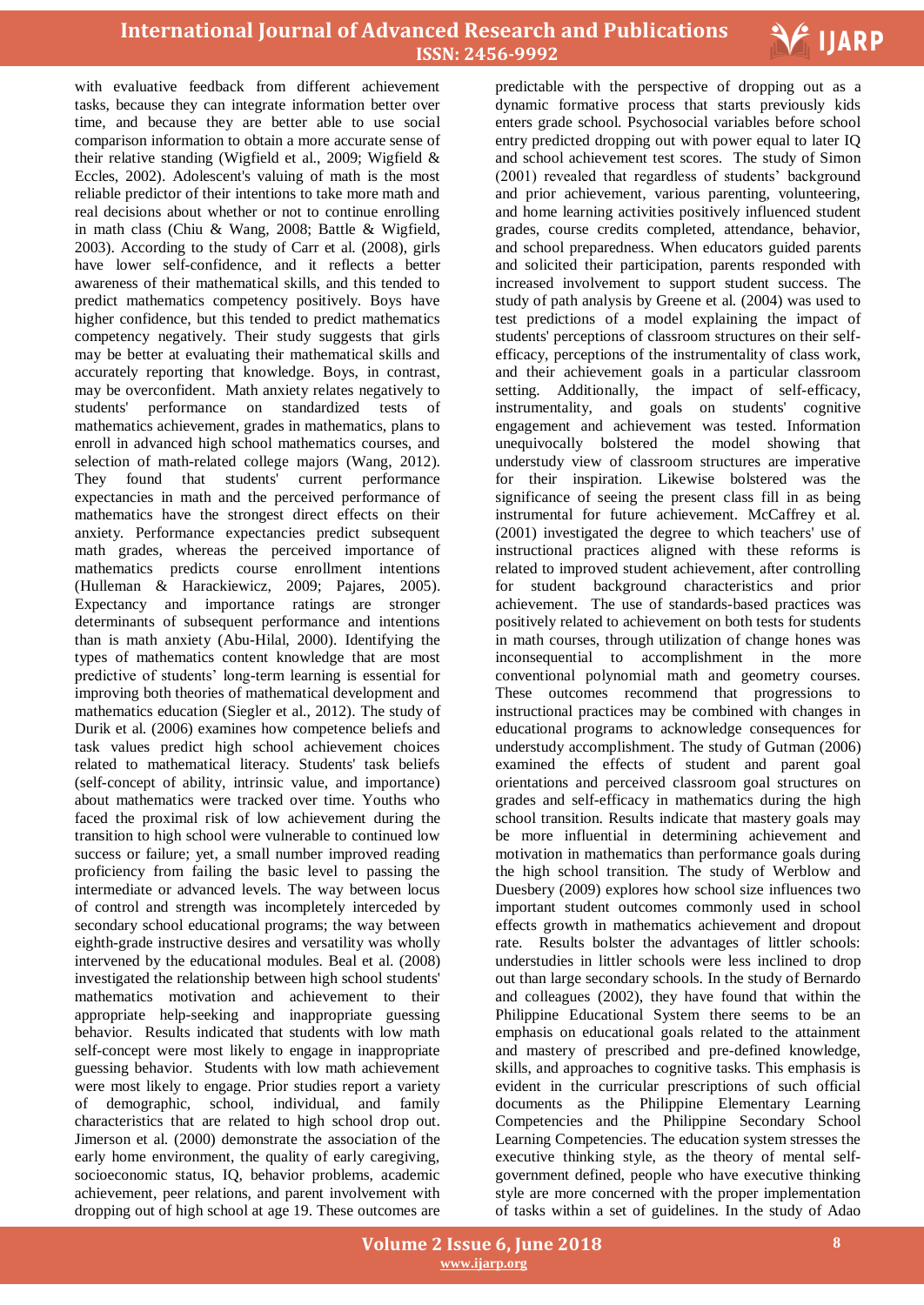

and colleagues (2015) at Lyceum of the Philippines University-Batangas, they found out that the highest academic motivation of college students with math anxiety is extrinsic motivation external regulation, its behavior is regulated through external means such as rewards and constraint, and females are highly motivated than males. In the study of Rodrigo (2011) to Filipino students as they used the pre-algebra game, she focused on their cognitive-affective states of boredom, confusion, delight, engagement, frustration, neutrality and surprise. The study determines which of these states tended to persist or transition into other states over time. It was found that boredom was the only state that tended to continue. Apathy managed not to lead to engagement. Students who were confused were not likely to stay confused but were expected to transition into engagement. Students who were delighted were not expected to become confused According to Neal as cited by Ngurah and Lynch (2013), attitude plays a crucial role in learning mathematics and positive attitude toward mathematics is thought to play an essential role in causing students to learn math. Neale defined mathematical approach as a liking or disliking of mathematics, a tendency to engage in or avoid mathematical activity, a belief that one is good or bad at math, and an idea that mathematics is useful or useless. As stated by Rademacher and Toeplitz (1990), enjoyment of mathematics is limited to small circle who are mathematically gifted. The number of people who can understand simple mathematical ideas is not relatively smaller; their advantage will be fortified if no one but we can wipe out the abhorrence toward arithmetic that such a large number of having obtained from youth encounters. The aversion toward mathematics vanishes if only genuinely essential mathematical ideas are presented. Albert Bandura as referred to by Parsons et al. (2011), characterized apparent self-adequacy as not a measure of the abilities one has, but rather a conviction about what one can do under various arrangements of conditions with whatever aptitudes one has. Self-confidence and selfefficacy are broadly similar. Tulis and Ainley (2011) stated, researchers found that high-achieving students were more likely to report enjoyment when measured as habitualized emotions but found no differences between high and low achievers in their reports of specific emotional states in mathematics. According to Frenzel et al. (2009), educators' delight and understudies' happiness are decidedly connected because of the continuous social cooperation amongst instructors and understudies in the classroom. One important mechanism mediating the transmission of enjoyment from teachers to students is teachers' enthusiasm during classroom instruction. The teacher's individual emotional experience during teaching should translate into the degree of enthusiasm expressed in teaching style, which in turn should influence students' experiences of enjoyment while being instructed. Students can learn that a topic or learning task is valuable by teachers' comments, as well as by observing their teacher's enjoyment of the topic or learning task. D'Ambrosio (2001) expressed, as our understudies encounter multicultural, scientific exercises that mirror the information and practices of individuals from various social conditions, they may figure out how to esteem the arithmetic as well as, similarly as vital, may build up a more noteworthy regard for the individuals who are

 unique in relation to themselves. The researchers gained more insights from these theorists and researchers from seven continents across disciplines. These ideas included the factors that influence high school mathematics achievement. For these reasons, the researchers are motivated to conduct the study and propose an action plan to help the faculty and school administrators solve this pressing problem.

## **3. Objectives of the Study**

This study determined the factors influencing the mathematics performance of Grade-8 students in a public high school in Cebu City, Philippines as the basis for the proposed action plan. It answered the: 1) Profile of the respondents; 2) Respondents' previous grades; 3) Respondents' attitude towards mathematics; 4) Significant relationship between the respondents' profile and their previous grades in math, and attitude towards math; and 5) Significant relationship between the respondents' previous grades in math and their attitude towards math.

## **4. Methodology**

This study used a descriptive correlational method of research to determine the influencing factors of students' mathematics achievement in Grade-8 mathematics in Apas National High School, Cebu City, Philippines. This study utilized a modified division-issued individual student profile sheet, a standardized mathematical attitudinal scale, and a secondary data from the High School Registrar. The research respondents were the 5-class sections of Grade-8 students. The total respondents were 196 male and female students. The researcher used a revised Individual Student Profile Sheet, which is one of the forms supplied by the Department of Education, to get the profile of the respondents. To obtain the previous grades of the respondents, the Form-137 from the school registrar was utilized. A modified Attitude Towards Mathematics Inventory (ATMI), which was adopted from Tapia and Marsh (Ngurah & Lynch, 2013), was used to measure the attitude of the respondents towards mathematics. The gathered data were statistically treated using frequency, simple percentage, Chi-square test of independence, and t-test.

## **5. Results and Discussions**

*Table 1: Age and Gender of the Respondents (n = 196)*

|                   | f              | $\mathbf{0}_{\mathbf{0}}^{\prime}$ |
|-------------------|----------------|------------------------------------|
| A. Age (in years) |                |                                    |
| 13                | 31             | 15.82                              |
| 14                | 123            | 62.76                              |
| 15                | 33             | 16.84                              |
| 16                | 6              | 3.06                               |
| 17                | $\overline{c}$ | 1.02                               |
| 19                | 1              | 0.51                               |
| <b>B.</b> Gender  |                |                                    |
| Male              | 87             | 44.39                              |
| Female            | 109            | 55.61                              |

As shown in the table, more than 50% of the respondents have the age of 14 years old. This is the right age of Grade 8 students, as mandated by the Department of Education that the age entry for junior high school is 12 years old and that they turn 13 years old during their Grade 7 level.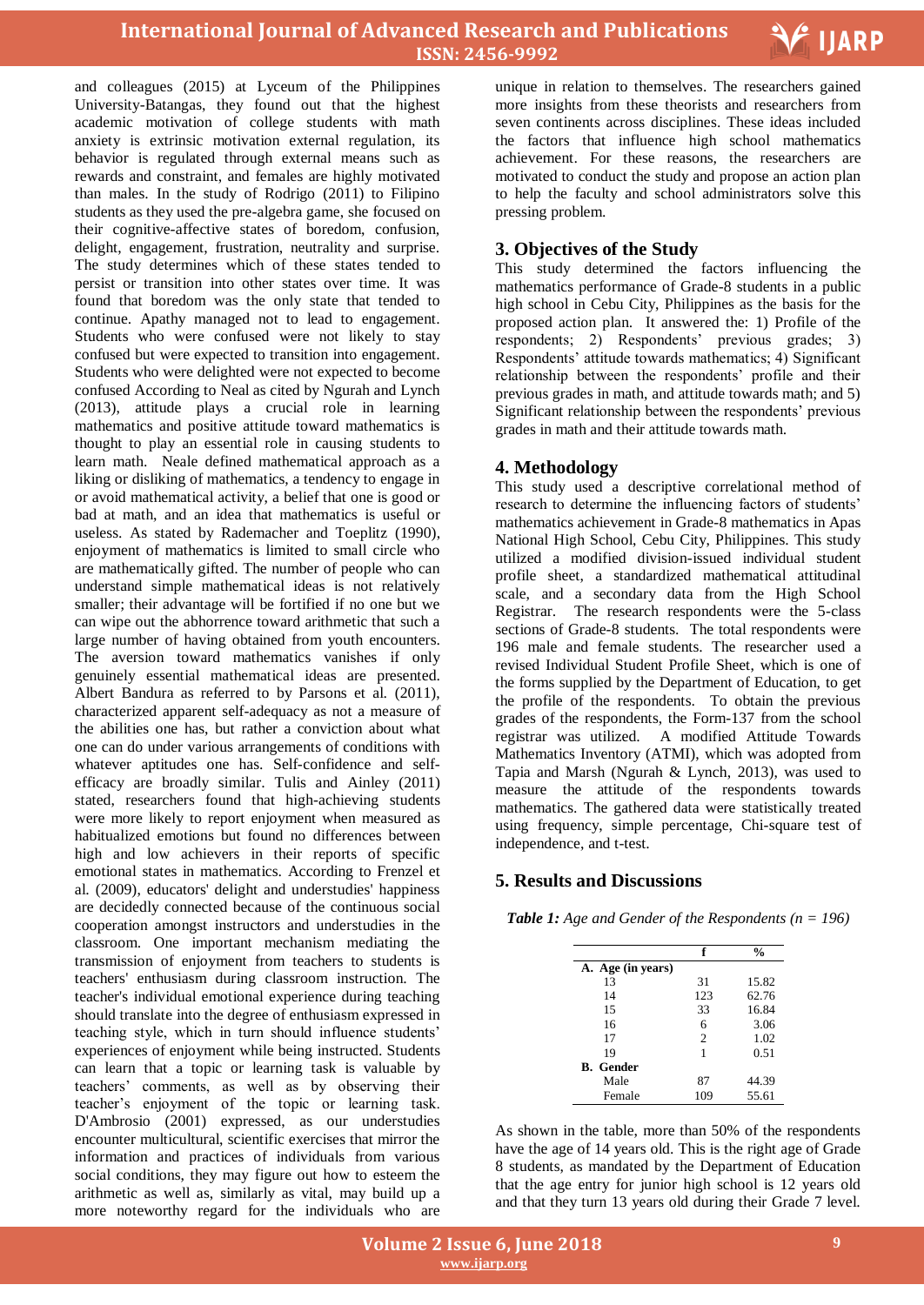



Some students had turned 12 years old before enrollment, their birthdays could be either April or May, and that could be the reason that there are 31 respondents whose age are 13 years old when the profile questionnaire was administered to them. These students were born in the year 2002 and 2003. These 41 respondents whose age were 15,16 and 17 years old, had been a repeater, or a dropout during their elementary education. This only one student with the age of 19, had entered Grade 1 at the age of 9, a repeater in his Grade 3 level, and a dropout in his Grade 4 and Grade 6. Table 1 also shows that there were more female respondents than male. The Philippine Statistics Authority (PSA) in their 2013 survey result manifested that there were more male children and youth who were out of school. The top reasons for not attending school are lack of personal interest and insufficient family income; this may be the reason that there were more female students.

#### *Table 2: Educational Qualifications of the Parents*

| <b>Educational</b>         |    | <b>Father</b> |    | Mother |
|----------------------------|----|---------------|----|--------|
| <b>Oualifications</b>      |    | %             |    | %      |
| <b>Elementary Level</b>    | 11 | 5.61          | 6  | 3.06   |
| <b>Elementary Graduate</b> | 10 | 5.10          | 23 | 11.73  |
| High School Level          | 38 | 19.38         | 32 | 16.33  |
| High School Graduate       | 83 | 42.35         | 79 | 40.31  |
| College Level              | 28 | 14.29         | 26 | 13.27  |
| College Graduate           | 26 | 13.27         | 30 | 15.31  |

Most of the parents were high school graduate; they were able to complete up to the level of free education only as provided by Republic Act 6655 (Free Public Secondary Education Act of 1988). Most of them were coming from low-income families, and their parents also were not able to send them to college, and they opted to find jobs. According to PSA 2013 survey report, out of school youth has entered into new union or marriage. Those parents who were not able to graduate or reach high school may belong to having lack of interest in going to school or poverty push them to stop coming to school.

*Table 3: Number of Children and Birth Order*

|                          | f                | $\frac{0}{0}$ |
|--------------------------|------------------|---------------|
| A. Number of Children    |                  |               |
| 1                        | 14               | 7.14          |
| $\overline{\mathbf{c}}$  | 29               | 14.80         |
| 3                        | 41               | 20.92         |
| $\overline{\mathbf{4}}$  | 37               | 18.88         |
| 5                        | 34               | 17.35         |
| 6                        | 20               | 10.20         |
| $\boldsymbol{7}$         | 8                | 4.08          |
| 8                        |                  | 1.53          |
| 9                        | $\frac{3}{5}$    | 2.55          |
| 10                       | $\overline{c}$   | 1.02          |
| 11                       | $\overline{3}$   | 1.53          |
| <b>Birth Order</b><br>В. |                  |               |
| 1                        | 69               | 35.20         |
| $\overline{\mathbf{c}}$  | 47               | 23.98         |
| 3                        | 37               | 18.88         |
| $\overline{4}$           | 17               | 8.67          |
| 5                        | 14               | 7.14          |
| 6                        | $\overline{4}$   | 2.04          |
| 7                        | 4                | 2.04          |
| 8                        | $\boldsymbol{0}$ | 0.00          |
| 9                        | 3                | 1.53          |
| 10                       | $\overline{0}$   | 0.00          |
| 11                       | $\mathbf{1}$     | 0.51          |

 As shown in Table 3, most of the families have three children, but families of 4 and five children closely follow this. Filipinos though poor are not preferable to having few children. As part of Filipino culture, having more children means a merrier family. According to the survey results of the 1998 National Demographic and Health Survey, as cited by PSA, Philippines has the highest fertility rate in the southeast and central Asia. Table 3 also shows that most of the respondents were first-born. This could also mean that their parents were young, their parents' age could be on their 30's.

#### *Table 4: Parents' Combined Monthly Income*

| <b>Status</b> | <b>Description</b>    |    | %     |
|---------------|-----------------------|----|-------|
| Poor          | Less than $P$ 7.890   | 78 | 39.80 |
| Low Income    | P 7.891 to P 15.780   | 80 | 40.82 |
| Lower Middle  | P 15.781 to P 31, 560 | 32 | 16.33 |
| Middle Class  | P 31, 561 to P 78,900 |    | 3.06  |

Table 4 shows that majority of the families belong to low income and closely followed by poor income class. Most of the respondents' fathers were motorcycle (habal-habal) drivers while their mothers are homemakers. The Philippines is a third world country that has 22.2% of the families living below poverty line based on 2015 PSA report.

*Table 5: Previous Grades of the Respondents*

|            |                            | Grade 7<br>Math |               |     | Grade 8<br>Math |
|------------|----------------------------|-----------------|---------------|-----|-----------------|
| Grade      | <b>Description</b>         |                 | $\frac{0}{0}$ |     | %               |
| $90 - 100$ | Outstanding                | 10              | 5.10          | 2   | 1.02            |
| $85 - 89$  | Very Satisfactory          | 21              | 10.71         | 14  | 7.14            |
| $80 - 84$  | Satisfactory               | 56              | 28.57         | 44  | 22.45           |
| $75 - 79$  | <b>Fairly Satisfactory</b> | 109             | 55.61         | 126 | 64.29           |
| Below 75   | Poor                       |                 | 0.00          | 10  | 5.10            |

Table 5 reveals that majority of the respondents' grades fell in the reasonably satisfactory range of 75 to 79, both in their Grade 7 and Grade 8. This could mean that their mathematics background is less during their primary years. According to the study of Watts et al. (2014), they found out that preschool mathematics ability predicts mathematics achievement through age 15, even after accounting for early reading, cognitive skills, and family and child characteristics. Additionally, they discovered that development in scientific capacity between age 54 months and first grade is a much more grounded indicator of youthful arithmetic accomplishment. These outcomes exhibit the significance of prekindergarten arithmetic information and early math learning for later achievement. There were no students who had a failed final grade in math while they were in Grade 7. There were ten students in Grade 8 who failed in math, and they have to attend remedial classes for them to get a recomputed grade and passed the subject, and be admitted as a regular Grade 9 students in the next enrollment.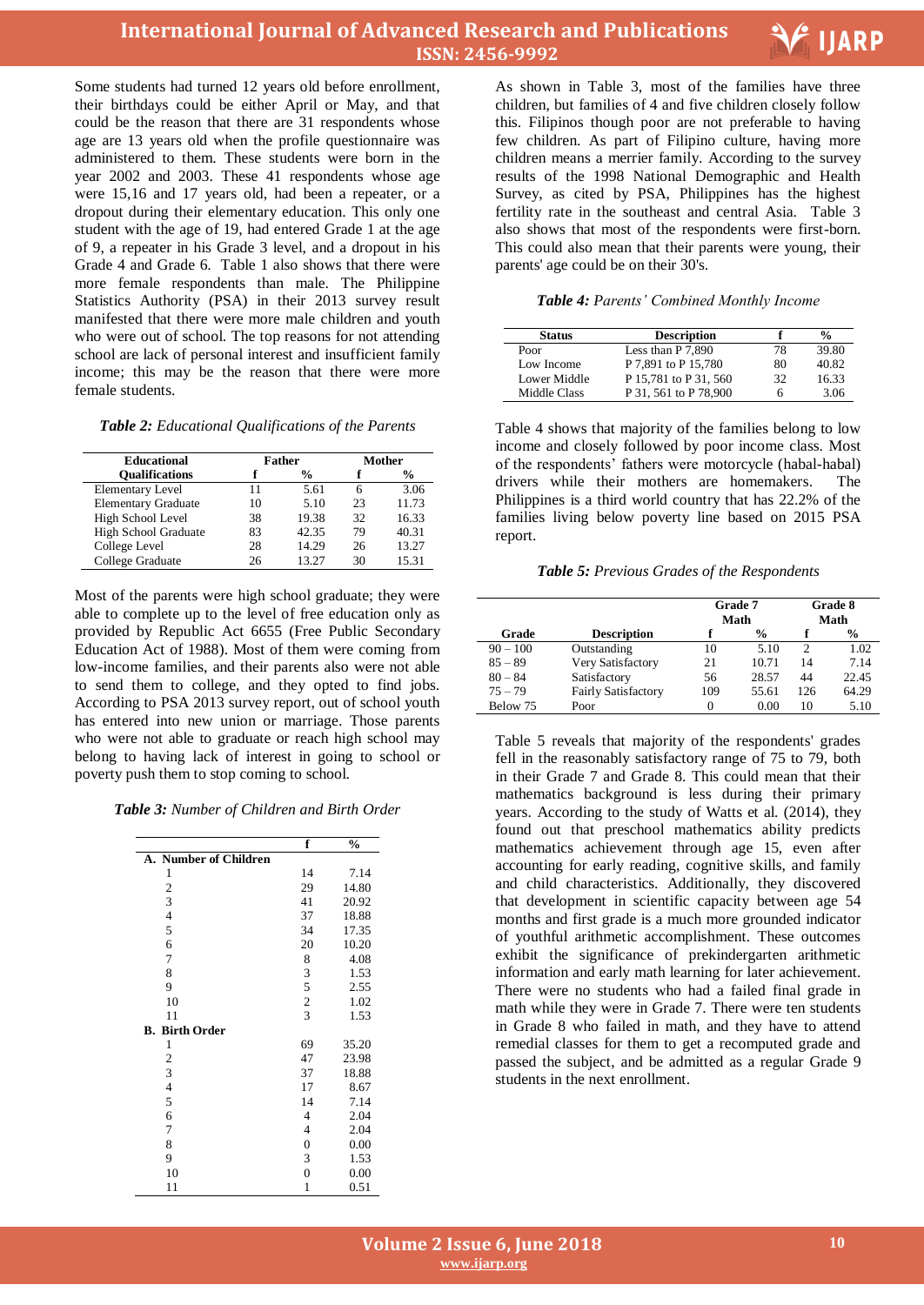

| <b>Table 6:</b> Students' Attitude Towards Mathematics |  |  |  |
|--------------------------------------------------------|--|--|--|
|--------------------------------------------------------|--|--|--|

| <b>Score</b><br><b>Ranges</b> | <b>Interpretation</b> | f              | $\frac{0}{0}$ |
|-------------------------------|-----------------------|----------------|---------------|
| A. Self-Confidence            |                       |                |               |
| $52 - 60$                     | Very High             | 7              | 3.57          |
| 42 - 51                       | High                  | 34             | 17.35         |
| $32 - 41$                     | Moderately High       | 106            | 54.08         |
| $22 - 31$                     | Low                   | 47             | 23.98         |
| $12 - 21$                     | Very Low              | $\overline{c}$ | 1.02          |
| <b>B.</b> Value               |                       |                |               |
| $31 - 35$                     | Very High             | 87             | 44.39         |
| $25 - 30$                     | High                  | 88             | 44.90         |
| $19 - 24$                     | Moderately High       | 21             | 10.71         |
| $13 - 18$                     | Low                   | 0              | 0.00          |
| $7 - 12$                      | Very Low              | $\theta$       | 0.00          |
| C. Enjoyment                  |                       |                |               |
| $37 - 45$                     | Very High             | 12             | 6.12          |
| $30 - 36$                     | High                  | 70             | 35.71         |
| $23 - 29$                     | Moderately High       | 87             | 44.39         |
| $16 - 22$                     | Low                   | 25             | 12.76         |
| $9 - 15$                      | Very Low              | $\overline{c}$ | 1.02          |
| D. Motivation                 |                       |                |               |
| $16 - 20$                     | Very High             | 38             | 19.39         |
| $13 - 15$                     | High                  | 86             | 43.88         |
| $10 - 12$                     | Moderately High       | 62             | 31.63         |
| $7 - 9$                       | Low                   | 8              | 4.08          |
| 4 - 6                         | Very Low              | $\overline{c}$ | 1.02          |

Table 6 shows that most of the respondents have scored moderately high. Thus, we can say that the respondents had still self-confidence in them in studying mathematics, but that self-confidence is not enough to make them perform better. According to the study of Parsons, et al. (2011), students with the lowest grades were the least confident and least successful in mathematics. Since most respondents had a reasonably satisfactory degree, Parson's study explains why the respondents have a little of selfconfidence towards math. This also proves on the statement of Wigfield and Eccles (2002), that competence beliefs were posited to predict both expectancies for success and achievement values. Also, the table reveals how much value the students put on mathematics. Majority of the respondents have scored very high and high on their attitude towards the value of mathematics. Thus, the respondents understand the importance of studying math, but their valuing does not transform to achievement because most of them have a reasonably satisfactory grade only. This proves the expectancy-value theory by Wigfield and Eccles (2002), children's competence and expectancy beliefs relate positively to their subjective values. Individuals value the tasks at which they think they can succeed. Further, the table shows that most of the respondents have scored moderately high and closely followed by a high score. These mean that the respondents do enjoy mathematics, but their enjoyment does not transform into performance because they only have relatively satisfactory grades. According to Middleton and Spanias (1999), children tend to enjoy mathematics in the primary grades, but this level of enjoyment tends to fall dramatically when children progress into and through high school. Also, although students feel that mathematics is important, the number of students who want to take more math in school is declining steadily. Also, the table reveals that the respondents have scored high on their attitude towards mathematics as to motivation. This means that the respondents have the interest to study mathematics because of its importance in today's information age, but

 they did not mind if they could handle the subject well enough to get high grades. The study of Chouinard and Roy (2008) reveals that motivation in mathematics declined, as the students grew older. As Ryan and Deci (2000) stated, intrinsic motivation must be maintained.

*Table 7: Relationship Between Profile and Previous Grades in Mathematics*

| <b>Paired Variables</b>       | <b>P-Value</b> | <b>Decision</b> |
|-------------------------------|----------------|-----------------|
| A. Age and                    |                |                 |
| Grade in Grade 7              | 0.000023       | Ho rejected     |
| Grade in Grade 8              | 0.308901       | Ho accepted     |
| <b>B.</b> Gender and          |                |                 |
| Grade in Grade 7              | 0.743444       | Ho accepted     |
| Grade in Grade 8              | 0.201049       | Ho accepted     |
| C. Fathers' EO and            |                |                 |
| Grade in Grade 7              | 0.466479       | Ho accepted     |
| Grade in Grade 8              | 0.256994       | Ho accepted     |
| D. Mothers' EO and            |                |                 |
| Grade in Grade 7              | 0.142942       | Ho accepted     |
| Grade in Grade 8              | 0.825153       | Ho accepted     |
| E. No. of Children and        |                |                 |
| Grade in Grade 7              | 0.243462       | Ho accepted     |
| Grade in Grade 8              | 0.935904       | Ho accepted     |
| F. Birth Order and            |                |                 |
| Grade in Grade 7              | 0.083597       | Ho accepted     |
| Grade in Grade 8              | 0.987867       | Ho accepted     |
| G. Combined Family Income and |                |                 |
| Grade in Grade 7              | 0.061534       | Ho accepted     |
| Grade in Grade 8              | 0.921651       | Ho accepted     |

As shown in the table, there is a significant relationship between the respondents' age and their grades in Grade 7; the p-value is 0.000023, which makes the null hypothesis rejected. This implies that age is a factor that influences the achievement of the grade 8 students in math. In the study of Eccles et al. (1989) and Wigfield et al. (1991) as cited by Wigfiled and Eccles (2000), they found out that across the transition to junior high school, children's rating of the importance and their liking of school subjects decreased. During high school, adolescents valuing of some activities become more positive. In late elementary school children valued math more highly than did high school students.

*Table 8: Relationship Between Profile and Attitudes towards Mathematics*

| <b>Paired Variables</b>       | <b>P-Value</b> | Decision    |  |  |  |
|-------------------------------|----------------|-------------|--|--|--|
| A. Age and                    |                |             |  |  |  |
| <b>Positive Score</b>         | 0.013332       | Ho rejected |  |  |  |
| <b>Negative Score</b>         | 0.129727       | Ho accepted |  |  |  |
| <b>B.</b> Gender and          |                |             |  |  |  |
| Positive Score                | 0.671161       | Ho accepted |  |  |  |
| <b>Negative Score</b>         | 0.512643       | Ho accepted |  |  |  |
| C. Fathers' EO and            |                |             |  |  |  |
| Positive Score                | 0.516925       | Ho accepted |  |  |  |
| <b>Negative Score</b>         | 0.337946       | Ho accepted |  |  |  |
| D. Mothers' EO and            |                |             |  |  |  |
| Positive Score                | 0.659219       | Ho accepted |  |  |  |
| <b>Negative Score</b>         | 0.629998       | Ho accepted |  |  |  |
| E. No. of Children and        |                |             |  |  |  |
| Positive Score                | 0.715396       | Ho accepted |  |  |  |
| <b>Negative Score</b>         | 0.315569       | Ho accepted |  |  |  |
| <b>F. Birth Order and</b>     |                |             |  |  |  |
| Positive Score                | 0.550111       | Ho accepted |  |  |  |
| <b>Negative Score</b>         | 0.916575       | Ho accepted |  |  |  |
| G. Combined Family Income and |                |             |  |  |  |
| Positive Score                | 0.603533       | Ho accepted |  |  |  |
| <b>Negative Score</b>         | 0.989367       | Ho accepted |  |  |  |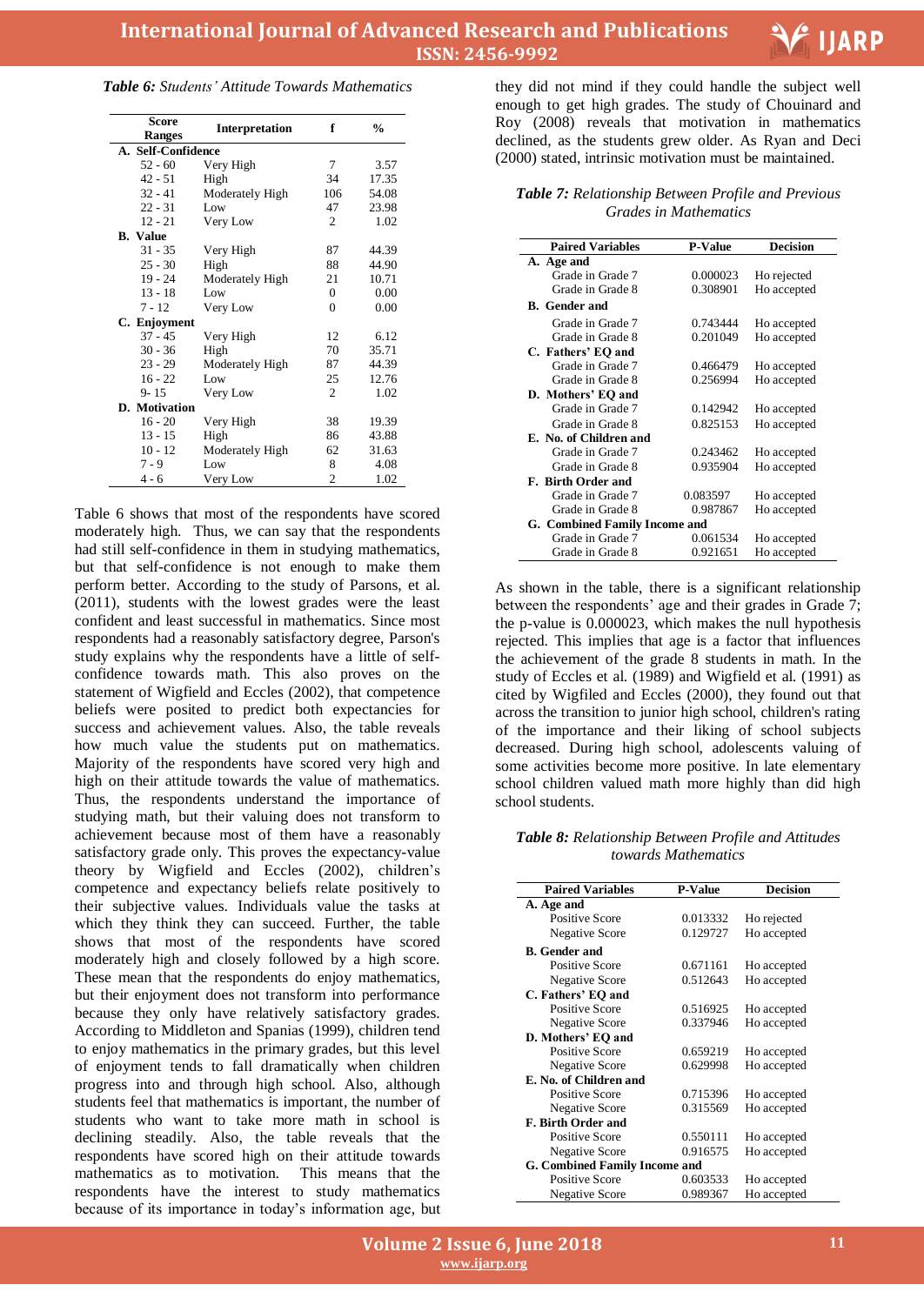The table reveals that the respondents' ages against their positive attitude towards math are significant. The p-value is 0.013332, which makes the null hypothesis rejected. Ages of students affect their attitude towards mathematics. Wigfield and Eccles (2002) reported that even during the very early elementary grades children appear to have distinct beliefs about what they are good at and what they value in different domains. The different components of task value are less differentiated during the elementary school years, becoming differentiated during early adolescence.

| Table 9: Relationship Between Previous Grades in |  |
|--------------------------------------------------|--|
| Mathematics and Attitude towards Mathematics     |  |

| manemants and manade fowards manemants |        |                 |         |                |  |
|----------------------------------------|--------|-----------------|---------|----------------|--|
| <b>Paired Variables</b>                | r      | <b>Strength</b> | t-value | <b>Results</b> |  |
| A. Grade in Math 7                     |        |                 |         |                |  |
| Positive Score                         | 0.2683 | Weak            | 3.8785  | Reject Ho      |  |
| Negative Score                         | 0.3761 | Moderate        | 5.6529  | Reject Ho      |  |
| <b>B.</b> Grades in Math 8             |        |                 |         |                |  |
| <b>Positive Score</b>                  | 0.3211 | Moderate        | 4.7224  | Reject Ho      |  |
| <b>Negative Score</b>                  | 0.3988 | Moderate        | 6.0575  | Reject Ho      |  |
|                                        |        |                 |         |                |  |

Table 9 shows that the previous grades in math have significant relationships with their attitudes towards math, but their relationships are not healthy. Both grades in Grade7 and Grade8 against their respective positive score and a negative score for attitudes have t-values more significant than their critical values, which make the null hypothesis, rejected. This means that the respondents' attitudes towards math have little effect on their grades. Neale (1969) as cited by Ma and Kishor(1997), wrote that positive and negative attitudes towards mathematics appear to have only a slight causal influence on how math is learned, remembered, and used. In the study of Ma and Kishor, they found out that the effect of attitude towards mathematics on achievement in mathematics is not strong and has no critical practical implications.

## **6. Conclusions**

Mathematics performance of the Grade 8 students in Apas National High School is influenced by their profile as to age, previous grades in mathematics and attitudes towards mathematics.

# **7. Recommendations**

Suggestions for future research topics: 1) The effectiveness of spiraling competencies in mathematics in the K-12 Curriculum; 2) Factors that motivate students to study math, and 3) The effectiveness of using the technology/multi-media in teaching mathematics. Adopt the proposed action plan.

# **8. Translational Research**

The yield of the investigation was exhibited to class heads for additionally activities. It was integrated into Grade 9 mathematics lesson plan, which is used by public school teachers in the Department of Education, Cebu City, Philippines.

# **9. References**

[1] Abu-Hilal, M. M. (2000). A structural model for predicting mathematics achievement: Its relation with anxiety and self-concept in mathematics. Psychological Reports, 86(3), 835- 847. Retrieved March 2018 from https://goo.gl/sfs8sC

- [2] Adao, R. M., Bueno, M. B., Persia, J. M., & Landicho, L. C. (2015). Academic motivation among college students with math anxiety: basis for an enhancement program. Asia Pacific Journal of Education, Arts, and Sciences, 2(3), 58-62. Retrieved March 2018 from https://goo.gl/uUnPDS
- [3] Aguilera, R. V., Williams, C. A., & Rupp, D. E. (2011). Increasing corporate social responsibility through stakeholder value internalization (and the catalyzing effect of new governance): An application of organizational justice, selfdetermination, and social influence theories. In Managerial ethics (pp. 87-106). Routledge. Retrieved April 2018 from https://goo.gl/R9Mkv2
- [4] Aunola, K., Leskinen, E., & Nurmi, J. E. (2006). Developmental dynamics between mathematical performance, task motivation, and teachers' goals during the transition to primary school. British Journal of Educational Psychology, 76(1), 21-40. Retrieved March 2018 from https://goo.gl/GJ1wDX
- [5] Baard, P. P. (2002). Intrinsic need satisfaction in organizations: A motivational basis of success in for-profit and not-for-profit settings. Handbook of self-determination research, 2, 255-275.<br>Retrieved April 2018 from Retrieved April 2018 from https://goo.gl/bWDMyF
- [6] Baker, S., Gersten, R., & Lee, D. S. (2002). A synthesis of empirical research on teaching mathematics to low-achieving students. The Elementary School Journal, 103(1), 51-73. Retrieved March 2018 from https://goo.gl/Hgviq8
- [7] Battle, A., & Wigfield, A. (2003). College women's value orientations toward family, career, and graduate school. Journal of Vocational Behavior, 62(1), 56-75. Retrieved March 2018 from https://goo.gl/YdbySs
- [8] Beal, C. R., Qu, L., & Lee, H. (2008). Mathematics motivation and achievement as predictors of high school students' guessing and help‐seeking with instructional software. Journal of Computer Assisted Learning, 24(6), 507-514. Retrieved March 2018 from https://goo.gl/XvebZc
- [9] Berliner, D. C. (2009). Poverty and potential: Out-of-school factors and school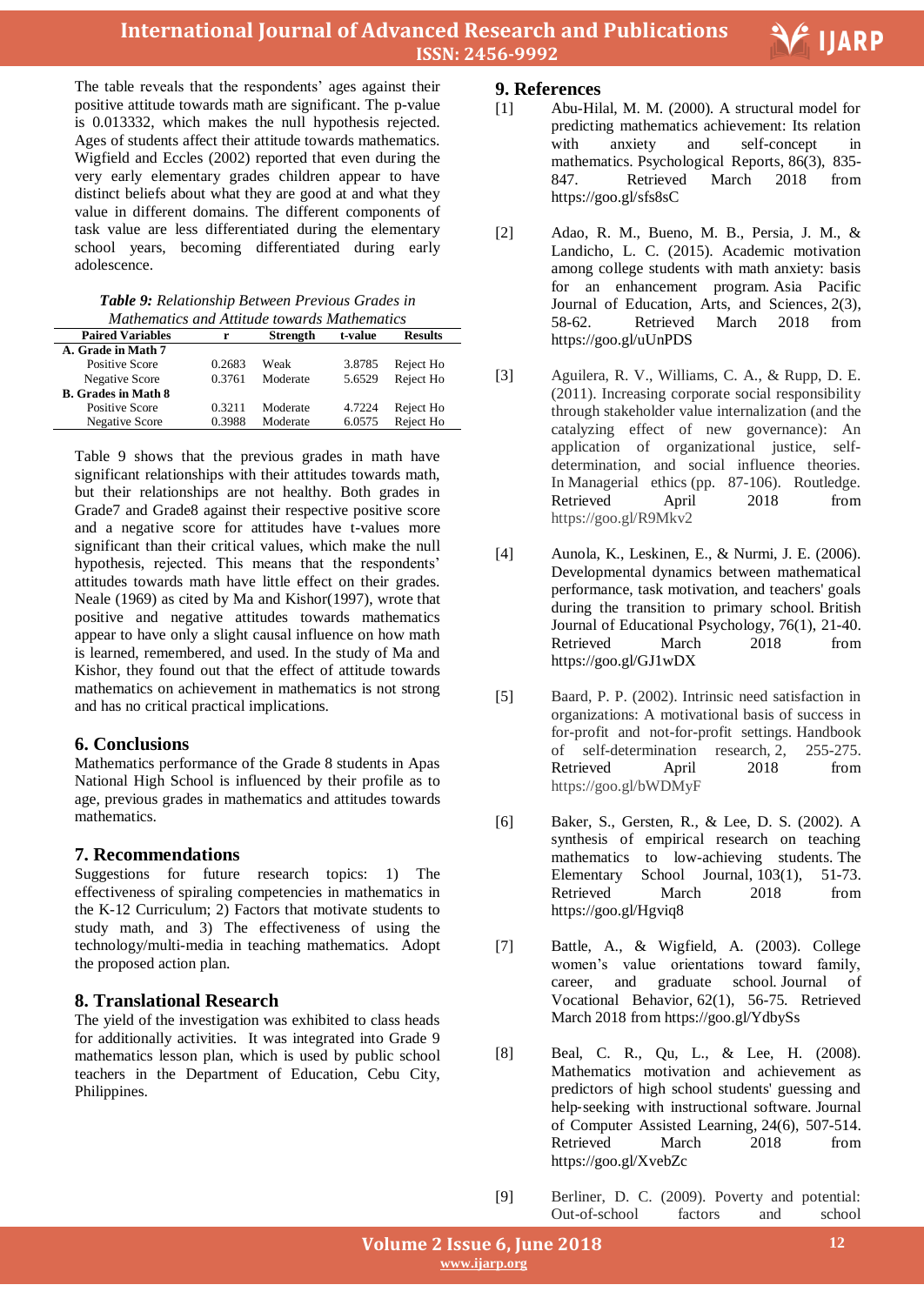success. Education Policy Research Unit. Retrieved April 2018 from https://eric.ed.gov/?id=ED507359

- [10] Bernardo, A. B., Zhang, L. F., & Callueng, C. M. (2002). Thinking styles and academic achievement among Filipino students. The Journal of Genetic Psychology, 163(2), 149-163. Retrieved March 2018 from https://goo.gl/DjjGsv
- [11] Cangelosi, J. S. (2013). Classroom management strategies: Gaining and maintaining students' cooperation. John Wiley & Sons. Retrieved April 2018 from https://goo.gl/MyBwa5
- [12] Cantin, S., & Boivin, M. (2004). Change and stability in children's social network and selfperceptions during transition from elementary to junior high school. International Journal of Behavioral Development, 28(6), 561-570. Retrieved March 2018 from https://goo.gl/5vj2Za
- [13] Carmichael, C., & Taylor, J. A. (2005). Analysis of student beliefs in a tertiary preparatory mathematics course. International Journal of Mathematical Education in Science and Technology, 36(7), 713-719. Retrieved March 2018 from https://goo.gl/vBuWNB
- [14] Carr, M., Steiner, H. H., Kyser, B., & Biddlecomb, B. (2008). A comparison of predictors of early emerging gender differences in mathematics competency. Learning and Individual Differences, 18(1), 61-75. Retrieved March 2018 from https://goo.gl/UmNPDS
- [15] Chiu, C. M., & Wang, E. T. (2008). Understanding Web-based learning continuance intention: The role of subjective task value. Information & Management, 45(3), 194- 201. Retrieved March 2018 from https://goo.gl/MEG3oV
- [16] d'Ambrosio, U. (2001). What is ethnomathematics, and how can it help children in schools?. Teaching children mathematics, 7(6), 308. Retrieved March 2018 from https://goo.gl/dnnPVJ
- [17] Darling-Hammond, L. (2000). Teacher quality and student achievement. Education policy analysis archives, 8, 1. Retrieved March 2018 from https://goo.gl/pN2NnX
- [18] Deci, E. L., Koestner, R., & Ryan, R. M. (1999). A meta-analytic review of experiments examining the effects of extrinsic rewards on intrinsic motivation. Psychological Bulletin, 125(6), 627. Retrieved March 2018 from https://goo.gl/JuEKyb
- [19] Durik, A. M., Vida, M., & Eccles, J. S. (2006). Task values and ability beliefs as predictors of high school literacy choices: A developmental

 analysis. Journal of Educational Psychology, 98(2), 382. Retrieved March 2018 from https://goo.gl/KmR8CP

- [20] Frenzel, A. C., Goetz, T., Lüdtke, O., Pekrun, R., & Sutton, R. E. (2009). Emotional transmission in the classroom: exploring the relationship between teacher and student enjoyment. Journal of educational psychology, 101(3), 705. Retrieved March 2018 from https://goo.gl/B8hsjL
- [21] Gutman, L. M. (2006). How student and parent goal orientations and classroom goal structures influence the math achievement of African Americans during the high school transition. Contemporary Educational Psychology, 31(1), 44-63. Retrieved March 2018 from https://goo.gl/4jjgFt
- [22] Gutman, L. M., & Midgley, C. (2000). The role of protective factors in supporting the academic achievement of poor African American students during the middle school transition. Journal of youth and adolescence, 29(2), 223-249. Retrieved March 2018 from https://goo.gl/PVNCo1
- [23] Greene, B. A., Miller, R. B., Crowson, H. M., Duke, B. L., & Akey, K. L. (2004). Predicting high school students' cognitive engagement and achievement: Contributions of classroom perceptions and motivation. Contemporary educational psychology, 29(4), 462-482. Retrieved March 2018 from https://goo.gl/CRZYo3
- [24] Hulleman, C. S., & Harackiewicz, J. M. (2009). Promoting interest and performance in high school science classes. Science, 326(5958), 1410- 1412. Retrieved March 2018 from https://goo.gl/VBb7e1
- [25] Jimerson, S., Egeland, B., Sroufe, L. A., & Carlson, B. (2000). A prospective longitudinal study of high school dropouts examining multiple predictors across development. Journal of school psychology, 38(6), 525-549. Retrieved March 2018 from https://goo.gl/YA1Gcx
- [26] Kashdan, T. B., & Fincham, F. D. (2004). Facilitating curiosity: A social and self‐regulatory perspective for scientifically based interventions. Positive psychology in practice, 482-503. Retrieved April 2018 from https://goo.gl/aWkwdV
- [27] LaBerge, S. (2009). Lucid dreaming: A concise guide to awakening in your dreams and in your life. USA: Accessible Publishing Systems Pty Ltd. Retrieved April 2018 from https://goo.gl/MuQxNh
- [28] Levine, M. (2012). A mind at a time: How every child can succeed. Simon and Schuster. Retrieved April 2018 from https://goo.gl/RxNkxu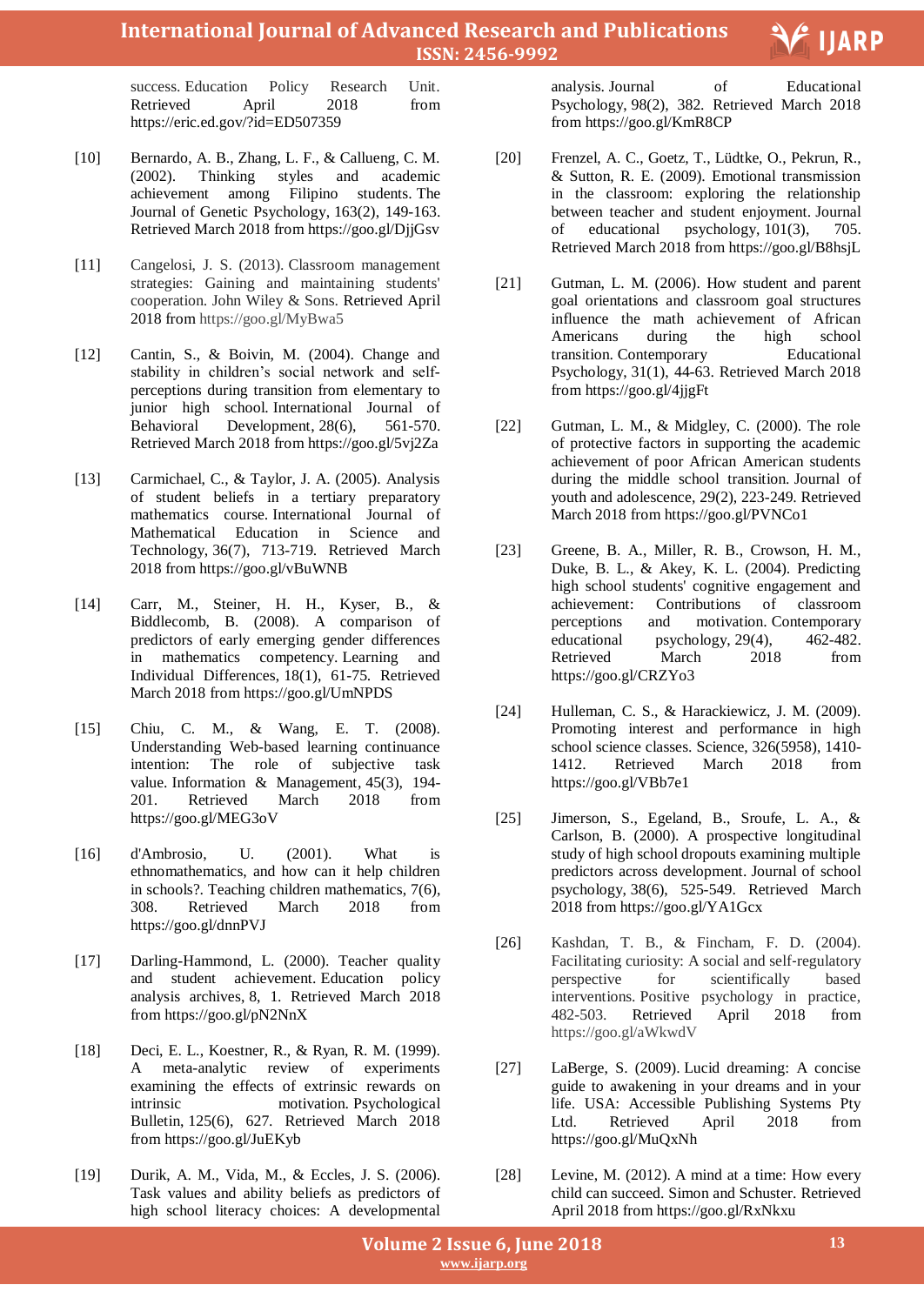- [29] Lewis, B. (2013). A behavioral view on firm response to ratings: How positive recognition leads to reductions in charitable contributions. Retrieved April 2018 from https://goo.gl/uAuxh7
- [30] Ma, X., & Kishor, N. (1997). Assessing the relationship between attitude toward mathematics and achievement in mathematics: A metaanalysis. Journal for research in mathematics education, 26-47. Retrieved April 2018 from https://goo.gl/oBBT4T
- [31] Maehr, M. L., & Sjogren, D. D. (1971). Atkinson's Theory of Achievement Motivation: First Step Toward a Theory of Academic Motivation?. Review of Educational Research, 41(2), 143-161. Retrieved April 2018 from https://goo.gl/AzRDAF
- [32] McCaffrey, D. F., Hamilton, L. S., Stecher, B. M., Klein, S. P., Bugliari, D., & Robyn, A. (2001). Interactions among instructional practices, curriculum, and student achievement: The case of standards-based high school mathematics. Journal for Research in Mathematics Education, 493-517. Retrieved April 2018 from https://goo.gl/EF96he
- [33] Middleton, J. A., & Spanias, P. A. (1999). Motivation for achievement in mathematics: Findings, generalizations, and criticisms of the research. Journal for research in Mathematics Education, 65-88. Retrieved April 2018 from https://goo.gl/af8R4q
- [34] Ngurah, A. A. M. I. G., & Lynch, D. P. (2013). A confirmatory factor analysis of attitudes toward mathematics inventory (ATMI). The Mathematics Educator, 15(1), 121-135. Retrieved April 2018 from https://goo.gl/brPi4V
- [35] Pajares, F. (2005). Gender differences in mathematics self-efficacy beliefs. Gender differences in mathematics: An integrative psychological approach, 294-315. Retrieved April 2018 from https://goo.gl/obXJCe
- [36] Parsons, S., Croft, T., & Harrison, M. (2011). Engineering students' self-confidence in mathematics mapped onto Bandura's selfefficacy. Engineering Education, 6(1), 52-61. Retrieved April 2018 from https://goo.gl/my6W6M
- [37] Rademacher, H., & Toeplitz, O. (1990). The enjoyment of mathematics: selections from mathematics for the amateur. Courier Corporation. Retrieved April 2018 from https://goo.gl/Ui2vSp
- [38] Rodrigo, M. M. T. (2011). Dynamics of student cognitive-affective transitions during a mathematics game. Simulation & Gaming, 42(1),

2018 85-99. Retrieved April 2018 from https://goo.gl/UakLfi

- [39] Ryan, R. M., & Deci, E. L. (2000). Selfdetermination theory and the facilitation of intrinsic motivation, social development, and well-being. American Psychologist, 55(1), 68. Retrieved April 2018 from https://goo.gl/QtytiF
- [40] Siegler, R. S., Duncan, G. J., Davis-Kean, P. E., Duckworth, K., Claessens, A., Engel, M., ... & Chen, M. (2012). Early predictors of high school mathematics achievement. Psychological science, 23(7), 691-697. Retrieved April 2018 from https://goo.gl/g8Be7S
- [41] Simon, B. S. (2001). Family involvement in high school: Predictors and effects. Nassp Bulletin, 85(627), 8-19. Retrieved April 2018 from https://goo.gl/oDLsuU
- [42] Simpkins, S. D., Davis-Kean, P. E., & Eccles, J. S. (2006). Math and science motivation: A longitudinal examination of the links between choices and beliefs. Developmental psychology, 42(1), 70. Retrieved April 2018 from https://goo.gl/DUFzzS
- [43] Sun, T., Tai, Z., & Tsai, K. C. (2010). Perceived ease of use in prior e‐commerce experiences: A hierarchical model for its motivational antecedents. Psychology & Marketing, 27(9), 874-886. Retrieved April 2018 from https://goo.gl/VZ4vqp
- [44] Tulis, M., & Ainley, M. (2011). Interest, enjoyment, and pride after failure experiences? Predictors of students' state-emotions after success and failure during learning in mathematics. Educational Psychology, 31(7), 779-807. Retrieved April 2018 from https://goo.gl/pcxkYn
- [45] Wang, M. T. (2012). Educational and career interests in math: A longitudinal examination of the links between classroom environment, motivational beliefs, and interests. Developmental psychology, 48(6), 1643. Retrieved April 2018 from https://goo.gl/m1ApYT
- [46] Watts, T. W., Duncan, G. J., Siegler, R. S., & Davis-Kean, P. E. (2014). What's past is prologue: Relations between early mathematics knowledge and high school achievement. Educational Researcher, 43(7), 352-360. Retrieved April 2018 from https://goo.gl/nHPhAp
- [47] Werblow, J., & Duesbery, L. (2009). The impact of high school size on math achievement and dropout rate. The High School Journal, 92(3), 14-<br>23. Retrieved April 2018 from 23. Retrieved April 2018 from https://goo.gl/XYAfwk